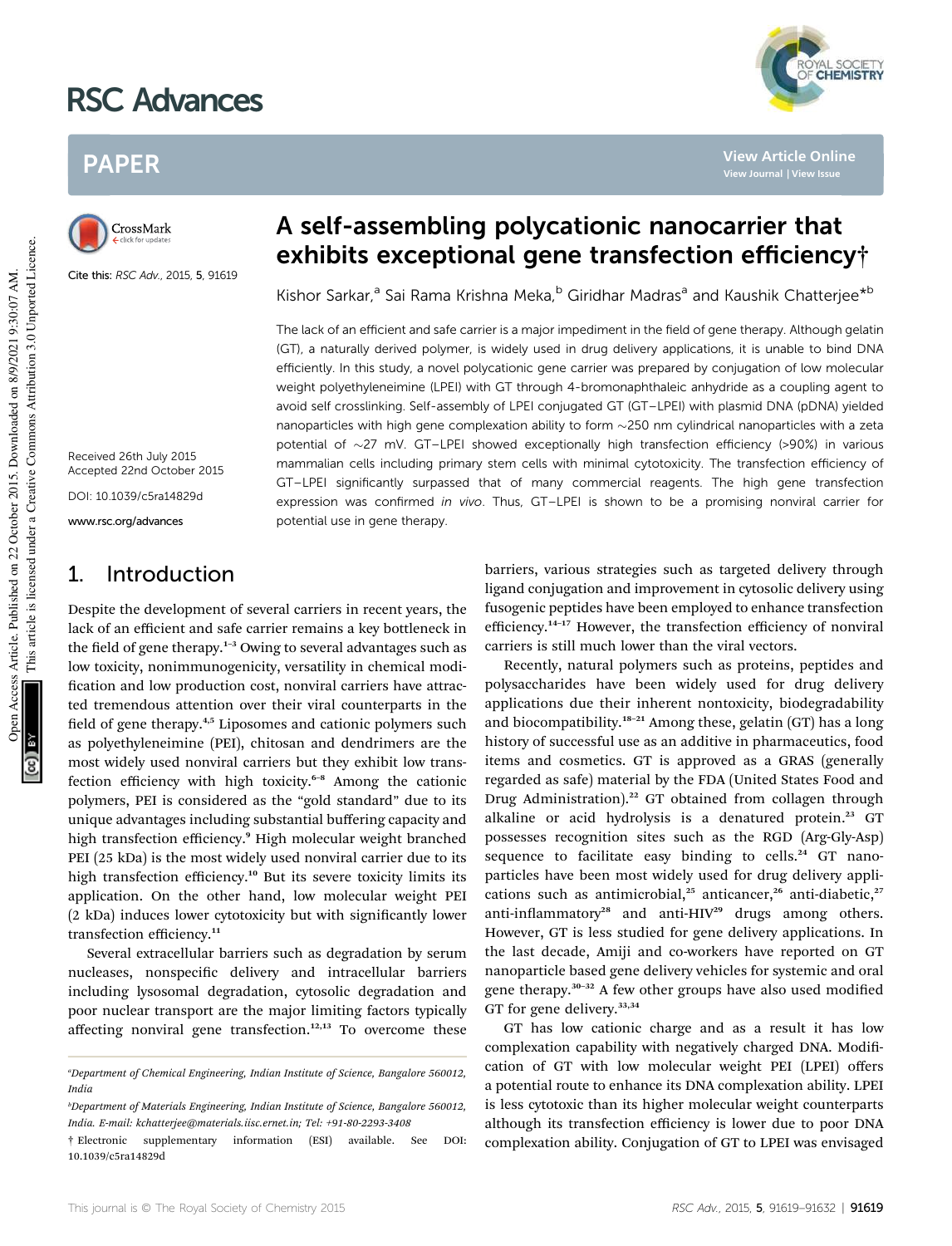to provide a minimally cytotoxic carrier with cell binding sites and good DNA complexation ability for high transfection efficiency. However, GT contains both carboxylic acid and primary amine groups. Hence, there is a strong tendency to selfcrosslink during cationic modification through conjugation of cationic polymers such as PEI using the conventional carbodiimide coupling reaction. It is envisaged that water soluble LPEI conjugated GT (GT–LPEI) can efficiently complex with pDNA by self-assembly into a compact nanoparticle as a vehicle for gene transfection. Thus, the objective of this study was to prepare GT–LPEI without crosslinking of GT and assess its potential for gene delivery.

Herein, we report on the synthesis of water soluble GT–LPEI using 4-bromonaphthaleic anhydride as the coupling agent. The reaction was a two stage process including the reaction between GT and 4-bromonaphthaleic anhydride to block the primary amine groups of GT followed by conjugation of LPEI through substitution reaction of the bromide groups by primary amine groups of LPEI. Self-assembled GT–LPEI/pDNA nanoparticles were prepared by complex coacervation method through electrostatic interactions between the positively charged GT–LPEI and the negatively charged pDNA. The transfection efficiency and cell viability of GT–LPEI were assessed in a variety of mammalian cells and confirmed *in vivo*. The cellular uptake mechanisms and intracellular distribution were also characterized.

## 2. Materials and methods

Type-B gelatin (225 bloom strength) with an isoelectric point of 4.7-5.2 and weight average molecular weight  $(M_w)$  47.5 kDa, branched polyethyleneimine (1.8 and 25 kDa), 4-bromo-1,8 naphthaleic anhydride, anhydrous dimethyl sulfoxide, 3-(4,5 dimethylthiazol-2-yl)-2,5-diphenyltetrazolium bromide (MTT), ethidium bromide, chlorpromazine (CPZ), genistein (GEN), amiloride (AMIL), nocodazole (NOC), cytocalasin D (Cy-D) and 2,4,6-trinitrobenzene sulfonic acid (TNBS) were purchased from Sigma-Aldrich (USA). SnakeSkin cellulose acetate dialysis tubing (3.5 kDa MW cut off) was obtained from Thermo Scientific. Dulbecco's modified Eagle's medium (DMEM), knockout DMEM, alpha minimum essential medium  $(\alpha$ -MEM), penicillin-streptomycin, trypsin and fetal bovine serum (FBS) were purchased from Invitrogen-Gibco (Carlsbad, Calif).

Plasmid DNA (pDNA) encoding for green fluorescence (LifeAct-TagGFP2) and luciferase gene (Luc<sup>+</sup>) (PGL3-Luc pDNA) under the control of the cytomegalovirus promoter/enhancer were obtained from Ibidi (San Diego, CA) and Promega (USA), respectively. <sup>D</sup>-Luciferin-sodium salt was obtained from Bio-Vision. Vectors were propagated in competent *Escherichia coli* DH5a cells. Ultrapure endotoxin free plasmid DNA was prepared using the QIAfilter Midi kit (Qiagen, Valencia, CA) according to the manufacturer's instructions. Plasmid DNA was diluted in ultrapure water (Invitrogen) to a final concentration of 1 mg  $mL^{-1}$  DNA. All other reagents were analytical grade and were used directly without further modification.

## 2.1. Synthesis of PEI conjugated gelatin

Low molecular weight PEI conjugated GT (GT–LPEI) was synthesized according to a previous report on preparation of PEI conjugated chitosan.<sup>35</sup> The synthesis of GT-LPEI consisted of two consecutive steps (i) synthesis of *N*-(4-bromonaphthalimide) gelatin (Comp 3) followed by (ii) conjugation of LPEI with GT through a substitution reaction as shown in Fig. 1. Briefly,  $1.0 g$ GT (Comp 1) was dissolved into 50 mL DMSO containing 4 bromo-1,8-naphthalic anhydride (Comp 2) at different weight ratios as shown in Table 1. The reaction mixture was refluxed at  $80^{\circ}$ C under nitrogen atmosphere for 3 h. Thereafter, the reaction mixture was dialyzed using cellulose acetate dialysis membrane against double distilled water for 3 days to remove DMSO and unreacted Comp 2. Finally, the product was lyophilized for 3 days to get a brown colored Comp 3.

GT–LPEI was prepared by reaction between Comp 3 and excess amount of PEI aqueous solution as follows. 100 mg of Comp 3 was dispersed in 50 mL aqueous solution of PEI (10% PEI solution) and the reaction mixture was then refluxed at 80 C under nitrogen atmosphere for 3 h. The product was dialyzed against double distilled water for 3 days to remove unreacted PEI followed by lyophilization for 3 days to get a yellow colored final product GT-LPEI, Comp 4.

### 2.2. Characterization

The synthesis of GT–LPEI was characterized by Fourier transform infrared (FTIR) spectroscopy using ATR (attenuated total reflection) FTIR spectrometer (Perkin Elmer Spectrum 100 FTIR). All spectra were carried out within the frequency range of 4000-600  $\text{cm}^{-1}$  for 42 consecutive scans. The proton nuclear magnetic resonance  $(^1H$  NMR) spectra were determined on a Bruker AV 3000 Supercon NMR system (Germany) at 400 MHz using  $D_2O$  and DMSO-d6 as solvent. Chemical shifts  $(\delta)$ were reported in ppm using tetramethylsilane (TMS) as an internal reference. The molecular weight of GT–LPEI was determined by gel permeation chromatography (GPC) using  $0.1$  M sodium chloride solution as eluent at flow rate of  $0.3$  mL  $min^{-1}$  by Waters PC2 separation module and Waters 2414 refractive index detector. Tri-nitro benzene sulfonic acid (TNBS) assay was carried out for primary amine quantification of GT–LPEI.<sup>36</sup>

## 2.3. Preparation of polymer/pDNA complexes

Polymer/pDNA complexes were prepared by complex coacervation method according to a previous study.<sup>37</sup> Gelatin and different GT–LPEI stock solutions dissolved in double distilled water (ddH<sub>2</sub>O) were diluted to 1 mg mL $^{-1}$  concentration using  $ddH<sub>2</sub>O$ . Independently, pDNA stock solution was diluted to 100  $\mu$ g mL<sup>-1</sup> concentration in 25 mM sodium sulfate solution. Thereafter, equal volumes (50  $\mu$ L) of polymer and pDNA solutions were mixed together at different weight ratios (polymer to pDNA weight ratios of 1 : 1, 5 : 1, 10 : 1, 15 : 1, 20 : 1, 25 : 1 and 30 : 1) and immediately vortexed for 20–30 s followed by incubation at room temperature for 20 min to form the polymer/ pDNA complexes.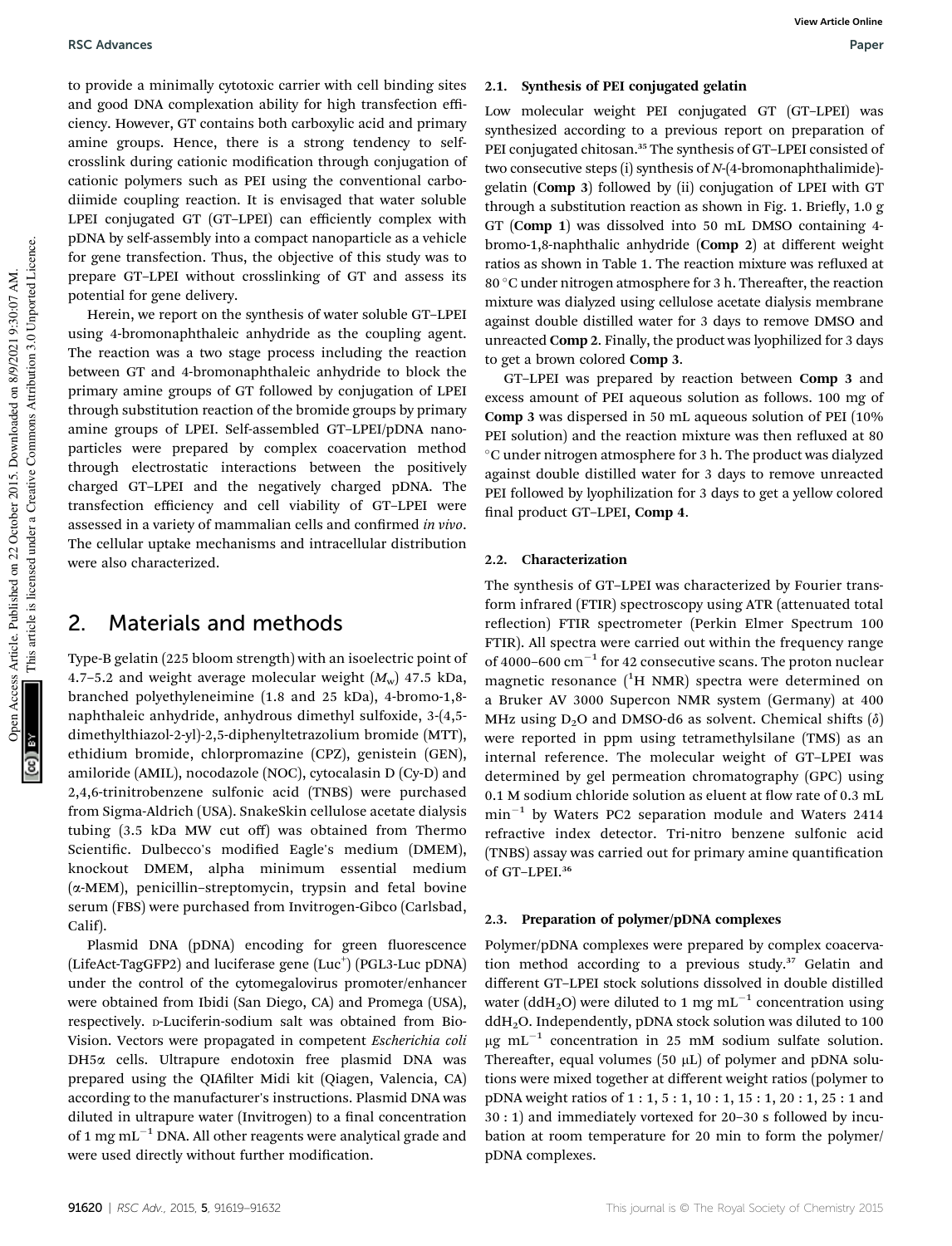

Fig. 1 Schematic diagram for synthesis of GT–LPEI and cellular uptake of GT–LPEI/pDNA complex.

#### 2.4. Characterization of polymer/pDNA complexes

The complexation capability of GT and GT–LPEI with pDNA was characterized by the agarose gel electrophoresis assay. Polymer/ pDNA complexes at different weight ratios were freshly prepared as described above prior to the electrophoresis assay. Thereafter, polymer/pDNA complexes containing 0.5 µg pDNA in each weight ratio were loaded in 0.8% agarose gel prepared in TAE buffer (40 mM trisacetate and 1 mM EDTA solution) containing ethidium bromide (10  $\mu{\rm g\;m}$ L $^{-1})$  as DNA visualizer. The gel was run at 100 V for 40 min and subsequently the gel picture

Table 1 Chemical composition, primary amine content, zeta potential and molecular weight of GT–LPEI

| Sample code  | Composition<br>(weight ratio) |      |             |              |                           |                                            |
|--------------|-------------------------------|------|-------------|--------------|---------------------------|--------------------------------------------|
|              | GT 2                          | Comp | <b>LPEI</b> | % $NH2a$     | Zeta<br>potential<br>(mV) | Molecular<br>weight $(M_{\rm w})$<br>(kDa) |
| GT-LPEI-0    | 1                             | 0.00 | $\Omega$    | $14.0 + 3.5$ | $2.4 + 1.9$               | 47.5                                       |
| GT-LPEI-0.01 | -1                            | 0.01 | 50          | $17.2 + 1.6$ | $5.2 + 2.6$               | 48.3                                       |
| GT-LPEI-0.06 | $\overline{1}$                | 0.06 | 50          | $23.4 + 2.3$ | $11.9 + 4.2$              | 50.3                                       |
| GT-LPEI-0.12 | $\mathbf{1}$                  | 0.12 | 50          | $31.0 + 3.2$ | $18.5 + 5.1$              | 55.2                                       |
| GT-LPEI-0.18 | $\mathbf{1}$                  | 0.18 | 50          | $36.7 + 2.7$ | $26.4 + 3.5$              | 56.4                                       |
| GT-LPEI-0.20 | -1                            | 0.20 | 50          | $39.1 + 1.8$ | $36.5 + 2.8$              | 59.7                                       |

*<sup>a</sup>* Determined by TNBS assay.

was captured using myECL Imager gel documentation (Thermo Scientific).

The DNA complexation capability of GT and GT–LPEI was further confirmed by ethidium bromide (EtBr) assay according to a previous study.<sup>38</sup> Briefly, pDNA/EtBr complex was prepared at a molar ratio of 10 : 1 (pDNA : EtBr molar ratio). Equal volume of GT and GT–LPEI solution with respect to pDNA/EtBr complex were added to the pDNA/EtBr complex at different weight ratio  $(1:1, 5:1, 10:1, 15:1, 20:1, 25:1$  and  $30:1$  to the pDNA and incubated for 30 min at 25  $\degree$ C. Subsequently, the uorescence intensity with excitation of 510 nm and emission of 605 nm was measured using a microplate reader (Synergy HT, Biotek).

The particle size and zeta potential of GT/pDNA and GT– LPEI/pDNA complexes at different weight ratios were measured by dynamic light scattering (DLS) using Zetasizer Nano ZS (Malvern Instrument, UK) at 37  $\degree$ C. Before measuring the particle size and zeta potential, the polymer/pDNA complexes were freshly prepared at different weight ratios and diluted to 1.0 mL with filtered  $ddH<sub>2</sub>O$ . For each experiment, three samples were run. The effect of medium (DMEM) and serum containing medium (10% FBS supplemented DMEM) on particle size and zeta potential were also measured.

The particle size and morphology of GT/pDNA and GT–LPEI/ pDNA complexes were further observed by atomic force microscopy (AFM, Park systems NX-10) and the images were analyzed by XEI AFM image processing software. Freshly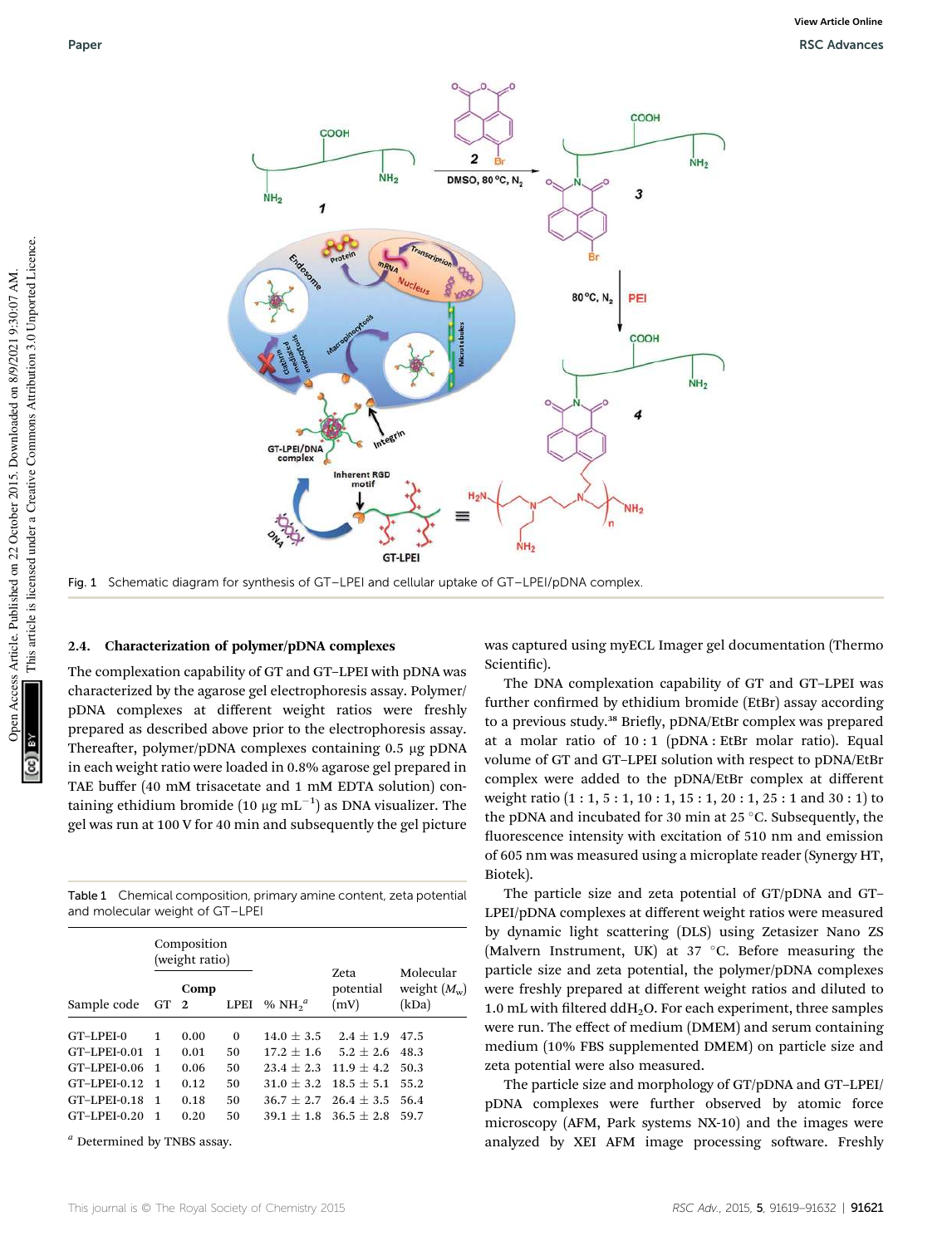prepared 5  $\mu$ L of polymer/pDNA complex diluted in ddH<sub>2</sub>O was deposited on freshly cleaved mica foil and dried at room temperature before imaging. The particles were also characterized by transmission electron microscopy (TEM; JEOL, Model-1011) at an accelerating voltage of 80 kV.

## 2.5. Cell culture

HeLa (human cervical cancer cells), A549 (human lung adenocarcinoma cells), SVEC (mouse microvascular endothelial cells), MC3T3-E1 (mouse osteoblasts), RAW 264.7 (murine macrophages) and human mesenchymal stem cells (hMSCs) were used for transfection and cytotoxicity studies *in vitro*. All cell lines were obtained from ATCC. Primary bone marrow derived hMSCs from a 25 year old male donor were obtained from Stempeutics, India. HeLa, A549, SVEC and RAW 264.7 cells were cultured in DMEM medium containing 10% (v/v) FBS, 1% penicillin–streptomycin and 1% of 2 mM <sup>L</sup>-glutamine in 5% CO<sub>2</sub> and 37 °C. MC3T3-E1 cells and hMSCs were cultured in  $\alpha$ -MEM and knockout DMEM, respectively, containing 10% serum and antibiotics as above.

## 2.6. In vitro cytotoxicity assay

The toxicity of GT and GT–LPEI at different concentrations (0, 10, 20, 50, 100, 200, 300 and 500  $\mu$ g mL<sup>-1</sup>) was optimized in HeLa cells. Branched PEIs (2 and 25 kDa) were used as positive controls.  $5 \times 10^3$  cells suspended in complete culture medium were seeded in each well of a 96-well plate and cultured for 24 h. The polymer solutions at different concentrations were added to the cells and incubated in the  $CO_2$  incubator for 24 h. 5.0  $\mu$ L of MTT solution (5 mg  $mL^{-1}$ ) diluted to 100  $\mu$ L in DMEM medium was added to the treated cell and incubated for 4 h. The MTT solution was replaced by 100  $\mu$ L DMSO to dissolve the formazan crystals. The absorbance of the solution was measured at 570 nm using a microplate reader (Synergy HT, BioTek instrument) to calculate the cell viability (%) as follows:

Cell viability (
$$
\%
$$
) =  $\frac{OD_{570(sample)}}{OD_{570(control)}} \times 100$ 

where,  $OD_{570(sample)}$  and  $OD_{570(control)}$  were the absorbance values of the polymer treated cells and untreated cells, respectively. Three replicates were used for each measurement.

The toxicity of GT/pDNA and GT–LPEI-0.20/pDNA complexes at different weight ratios such as 1 : 1, 5 : 1, 10 : 1, 15 : 1, 20 : 1, 25 : 1 and 30 : 1 was also measured on different cells such as HeLa, A549, SVEC, MC3T3-E1, RAW 264.7 and hMSCs. Freshly prepared polymer/pDNA complexes were added to the cells and incubated for 4 h in  $CO<sub>2</sub>$  incubator at 37 °C. The polymer/pDNA complex containing solution was replaced by fresh growth medium containing serum and further incubated for 44 h. Lipofectamine 2000 (LF 2000)/pDNA (Life Technologies) and PEI (25 kDa)/pDNA complexes were used as positive controls. The cell viability (%) was measured as described above.

#### 2.7. In vitro transfection study

The transfection efficiency of different GT–LPEIs was optimized in HeLa cells. HeLa cells were seeded in a 24 well plate at

a density of 5  $\times$  10<sup>4</sup> cells per well and cultured until 70-80% confluency. GT/pDNA and GT-LPEI/pDNA complexes were freshly prepared at different weight ratios  $(1:1, 5:1, 10:1, 10:1)$ 15 : 1, 20 : 1, 25 : 1 and 30 : 1) as described above containing 1 µg pDNA for each weight ratio. The polymer/pDNA complexes diluted with complete culture medium were added to the cell and incubated for 4 h in  $CO<sub>2</sub>$  incubator at 37 °C. The transfection medium was replaced by fresh complete culture medium and further incubated for 44 h. pDNA alone and LF 2000/pDNA were used as negative and positive controls, respectively. Branched PEI (25 kDa)/pDNA complex at N/P ratio (nitrogen to phosphate ratio) of 10 was also used as a positive control. The green fluorescence expression of the transfected cells was observed by fluorescence microscopy (Olympus IX53, Japan). Fluorescence-activated cell sorting (FACS, Becton– Dickinson) was used to quantify the transfection efficiency. The transfection efficiency of GT–LPEI-0.20 was further compared with other commercialized transfection reagents such as Lipofectamine 3000 (LF 3000, Life Technologies), DreamFect Gold (DF Gold, OZ Biosciences), TransIT 2020 and TransIT X2 (both Mirus Bio LLC). The effect of serum content on transfection efficiency was also observed.

The transfection efficiency of the carrier was further assessed in different cells such as A549, SVEC, MC3T3-E1 and RAW 264.7 cells and hMSCs. GT–LPEI-0.20/pDNA complexes were freshly prepared at three different weight ratios (20 : 1, 25 : 1 and 30 : 1) and the transfection study performed as above.

## 2.8. Intracellular distribution and kinetics

To understand the pathways involved in cellular uptake, different endocytic inhibitor drugs such as chlorpromazine (10 µg mL<sup>-1</sup>), genistein (200 µM) and amiloride (100 µM) were used to block clathrin, caveolae and macropinocytosis mediated endocytosis pathways, respectively. Nocodazole  $(10 \mu M)$ , cytochalasin D (20  $\mu$ M) and RGDS (200 nM) were also used to block cellular cytoskeleton, microtubule and surface integrin, respectively. Low temperature  $(4 \degree C)$  was applied to block the energy-dependent endocytosis. Cells were treated with the different drugs for 1 h prior to the transfection. Thereafter, GT-LPEI-0.20/pDNA complex at weight ratio of 25 : 1 was added to the drug treated cells in the presence of drugs and incubated for 4 h. The media was replaced by fresh growth media and further incubated for another 20 h. The transfection of untreated cell with GT–LPEI-0.20/pDNA complex was considered as control. The transfection efficiency was quantified by FACS analysis.

In order to track the intracellular distribution of GT–LPEI/ DNA complex after cellular uptake, pDNA was fluorescently labeled with Cy3 using Label IT nucleic acid labeling kit (Mirus Bio, USA). HeLa cells were seeded at a density of  $1 \times 10^5$  cells per well in a 4-well chambered glass slide (SPL Life Sciences) and cultured for 24 h. GT–LPEI-0.20/DNA complex at weight ratio of  $25:1$  containing 1 µg Cy3-labeled pDNA was added to the cell and incubated for different time points such as 0, 0.5, 2 and 4 h. At each time point, the cells were fixed with  $3.7\%$  (w/v) formaldehyde for 30 min and stained with diamidino phenylindole (DAPI) for 10 min. The intracellular distribution of the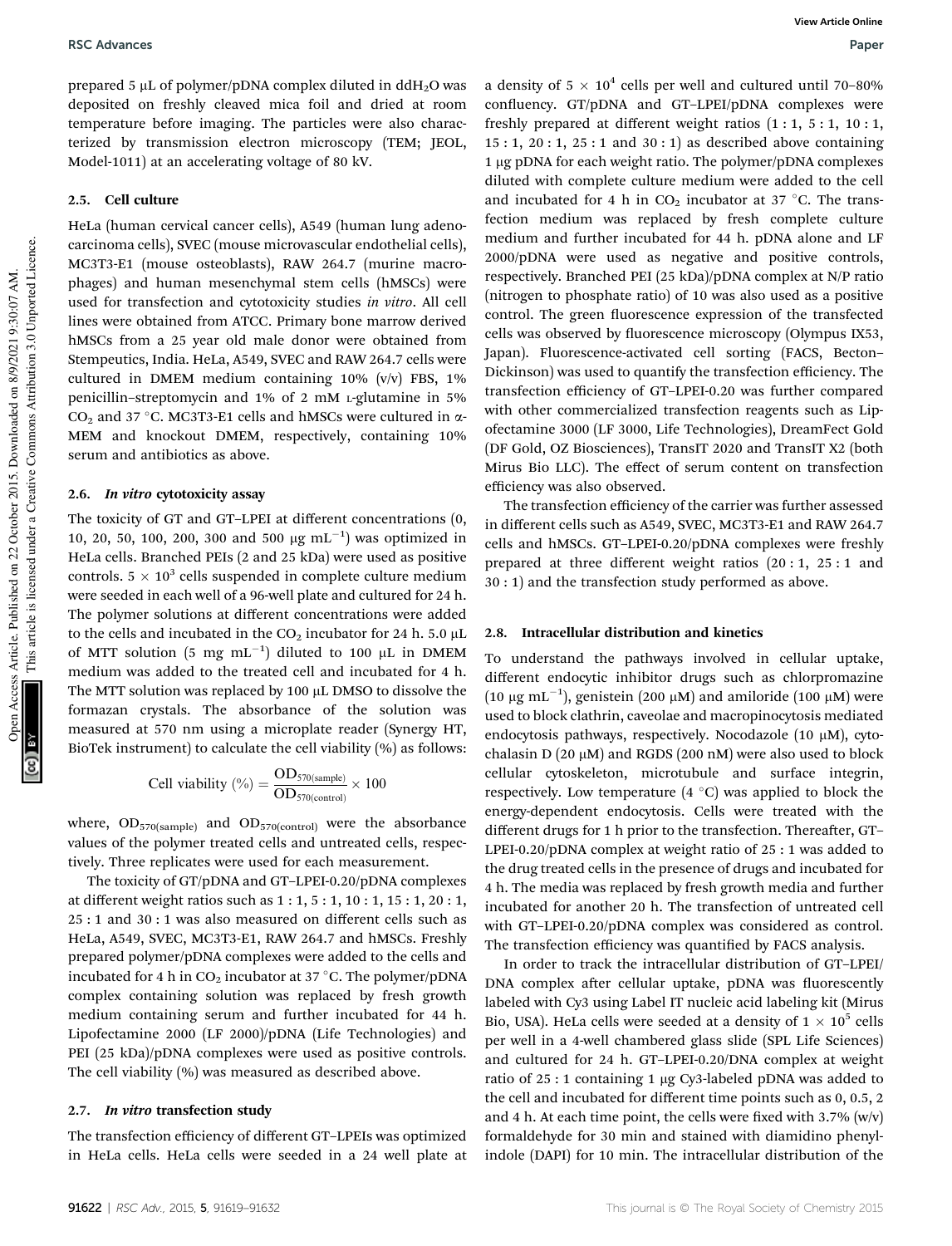Paper RSC Advances **View Article Online**

complexes at different time intervals was observed by confocal laser scanning microscopy (CLSM; Leica TCS Sp5). The intracellular distribution of GT–LPEI-0.20/DNA complex was compared with pDNA alone, PEI (25 kDa)/pDNA complex at N/P ratio of 10 and LF 2000/pDNA complex.

## 2.9. Lysotracker colocalization assay

GT–LPEI-0.20 and PEI (25 kDa) were labeled with uorescein isothiocyanate (FITC) according to the previous report.<sup>39</sup>  $1 \times 10^5$ HeLa cells were seeded in a 24 well plate and cultured for 24 h. FITC labeled GT–LPEI-0.20/pDNA and PEI (25 kDa)/pDNA complexes at weight ratio of 25 : 1 and N/P ratio of 10, respectively were prepared prior to the experiment. Polymer/DNA complexes were added to the cells in serum free medium and incubated at 37  $\degree$ C. After 4 h, the medium containing the polymer/DNA complex was removed and washed thrice with fresh PBS. Lysotracker Red DND 99 (Life Technologies) diluted in serum free medium at concentration of 500 nM was added to the cells followed by incubation for 1 h at 37  $\degree$ C. Cells were washed three times after removing the medium and subsequently fixed using 4% paraformaldehyde solution followed by counter staining of nuclei by DAPI, and imaged using the CLSM.

## 2.10. In vivo transfection

To assess transfection *in vivo*, 6–8 week old, 20–25 g female Balb/c mice were used and the animals were maintained in pathogen free environment at controlled temperature. The animal study was carried out by following the guidelines approved by Institutional Animal Ethics Committee of the Indian Institute of Science. PGL3-Luc pDNA was used for *in vivo* transfection. 100  $\mu$ L freshly prepared GT–LPEI-0.20/pDNA complex at weight ratio of  $25:1$  containing 40 µg pDNA was injected intraperitoneally. pDNA alone and PEI (25 kDa)/pDNA complex at N/P ratio of 10.0 were used as the negative and positive controls, respectively. Three animals  $(n = 3)$  were used in each group. The animals were injected intraperitoneally with 200 µL of p-luciferin (15 mg  $mL^{-1}$ ) 24 h post injection and anesthetized by isoflurane gas  $(300 \text{ mL air flow with } 3\% \text{ iso-}$ flurane). The signal of luciferase gene expression was visualized by using bioluminescence IVIS imaging system (Caliper Life Science) after 5 min exposure under continuous supply of isoflurane gas  $(200 \text{ mL air with } 2\% \text{ isoflurane})$  and the images were captured using the Living Image software.

## 2.11. Statistical analysis

All the data are shown as the average  $\pm$  the standard deviation and one-way ANOVA was used to determine statistically significant differences (*p* values less than 0.05).

## 3. Results and discussion

## 3.1. Synthesis and characterization of GT–LPEI

GT–LPEI was synthesized by conjugation of low molecular weight PEI (1.8 kDa) with gelatin through naphthalimide moiety as shown in Fig. 1. Gelatin contains both primary amine and carboxylic acid groups. During the conjugation of PEI with

gelatin through reaction of the primary amine groups of PEI and the carboxylic acid groups of gelatin by conventional carbodiimide chemistry, there is enhanced tendency to form crosslinked products through reaction of intramolecular primary amine and carboxylic acid groups of gelatin. This may reduce the DNA complexation ability and cellular binding capacity of the modified gelatin. To minimize the formation of crosslinked nanoparticles, the primary amine groups of gelatin were first blocked through reaction with 4-bromonaphthalic anhydride to form Comp 3. Subsequently, PEI was conjugated with Comp 3 through substitution reaction of the primary amine group of PEI and the bromide group of Comp 3 to synthesize GT–LPEI. A library of Comp 3 was synthesized by varying the weight ratios of GT and Comp 2 as shown in Table 1. Excess amount of PEI was reacted with different types of Comp 3 to synthesize different GT–LPEIs.

The synthesis of GT–LPEI was characterized by FTIR as shown in Fig. S1.† The FTIR spectra of GT showed a broad peak at 3446  $\text{cm}^{-1}$  corresponding to the overlapped hydrogen bonded O–H (hydroxyl group) stretching with N–H stretching of the primary amine group in GT. The strong absorption peak at 1655  $\text{cm}^{-1}$  for C=O stretching of amide group indicates the presence of amide linkages in GT. After reaction of GT with Comp 2, two new peaks appeared at 1784 and 1732  $\mathrm{cm}^{-1}$  due to the symmetric and antisymmetric  $C=O$  stretching of the naphthalimide group, respectively, confirming the synthesis of Comp 3. In addition, the peak for O-H stretching shifted from 3446  $\text{cm}^{-1}$  to 3420  $\text{cm}^{-1}$  and became narrower, which indicates that the primary amine groups of GT reacted with naphthalic anhydride. The O-H stretching peak shifted further to a higher value and became broader after conjugation of PEI with Comp 3 due to the overlap of hydrogen bonded O–H stretching with the N–H stretching of primary amine groups in PEI. The strong absorption peak at 1567  $cm^{-1}$  due to the N-H stretching of primary amine groups confirms the conjugation of PEI with GT through the naphthalimide moiety.

The synthesis of GT–LPEI was further validated by  ${}^{1}H$  NMR spectrometer. The  ${}^{1}$ H NMR spectra of GT, Comp 3 and GT-LPEI-0.20 are shown in Fig.  $S2.$ † The typical <sup>1</sup>H NMR spectra of GT (Fig. S2a†) indicates the presence of different amino acid moieties in GT such as valine (Val), leucine (Leu) and isoleucine (Ile) (0.7–0.95 ppm); alanine (Ala) (1.3 ppm); arginine (Arg) (1.6 and 3.1 ppm) and proline (Pro)  $(3.55$  ppm). $40$  A new broad multiplicity peak appeared at 7.6–8.8 ppm due to the  $H_{\alpha}$  and  $H_{\beta}$ protons present in the aromatic ring of the naphthalimide moiety indicating the synthesis of Comp 3 through reaction of GT and Comp 2 (Fig. S2b†). After conjugation of PEI with Comp 3 through substitution reaction of the bromide group of naphthalimide moiety by the primary amine group of PEI, a broad peak with multiplicity appeared at 2.3–3.0 ppm due to  $-CH<sub>2</sub>$ – protons present in PEI confirming the synthesis of GT– LPEI (Fig. S2c†).

From Table 1, it is observed that the molecular weight of GT increased with the increase in the weight ratios of GT and Comp 2 resulting from the conjugation of LPEI with GT through the naphthalimide moiety. GT is insoluble in water at ambient temperature (23 $^{\circ}$ C) but is soluble in hot water. After reaction of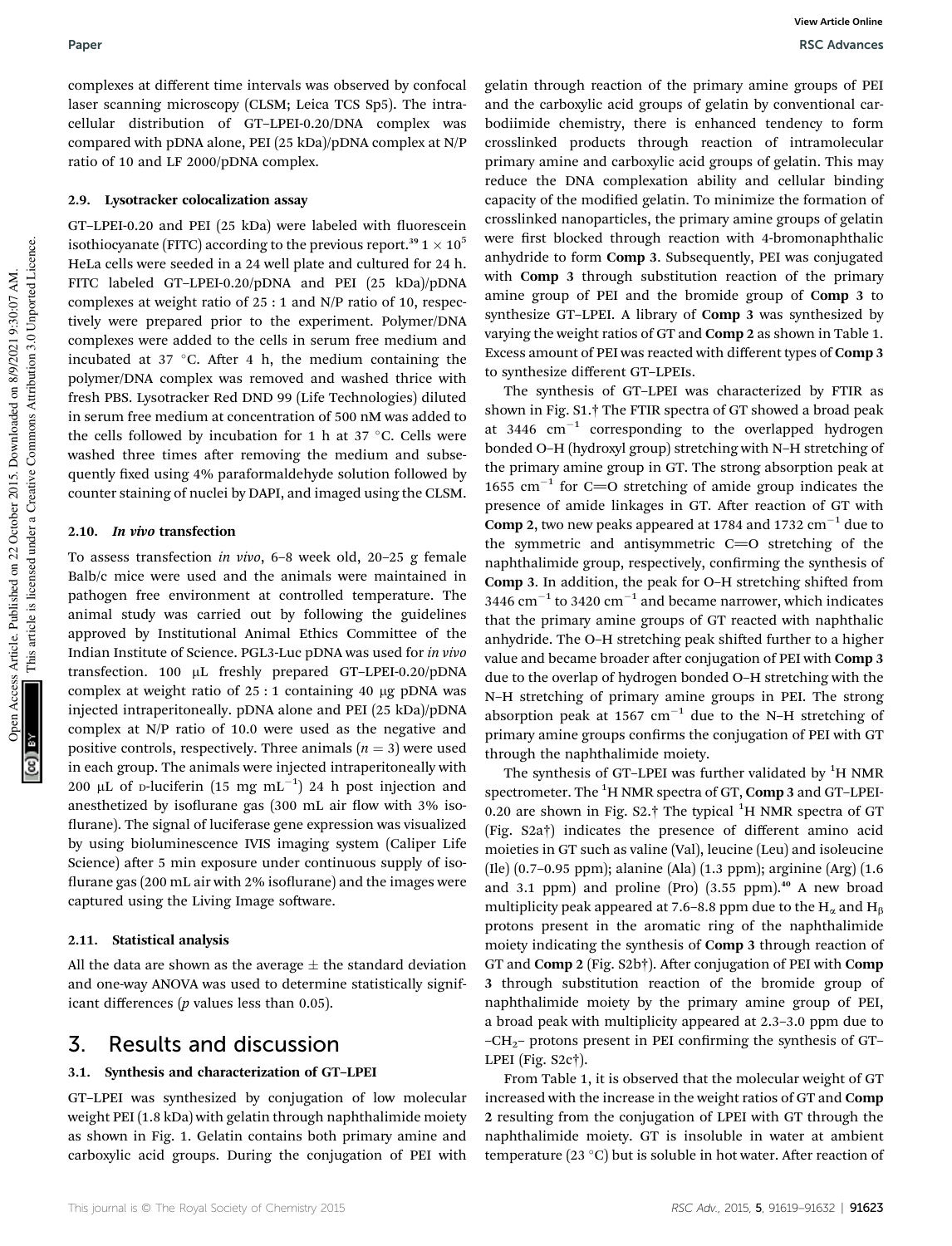GT with Comp 2, the solubility of GT decreased gradually with increasing weight ratio of GT : Comp 2 (as shown in Table 1) likely due to the increase in the content of hydrophobic aromatic moiety in the product Comp 3. However, all GT derivatives became water soluble at room temperature after conjugation of low molecular weight PEI with Comp 3. During reaction of Comp 3 and PEI, we used excess amount PEI (50 fold excess) to minimize intermolecular crosslinking. When lower amounts of PEI were used, the reaction of one molecule of PEI with two molecule of Comp 3 is more likely yielding water insoluble crosslinked products. In the presence of excess PEI, smaller sized PEI molecule can react preferentially with Comp 3 compared to the larger molecule (Comp 3). Similar phenomenon was observed in a previous study where water soluble chitosan was prepared by conjugation of polyamidoamine dendrimer with chitosan through maleic anhydride.<sup>41</sup>

## 3.2. Preparation and characterization of polymer/DNA complexes

A cationic polymer can form complex with negatively charged pDNA through electrostatic interactions. The complexation capability of GT and GT–LPEI was observed by agarose gel electrophoresis assay as shown in Fig. S3.† In agarose gel electrophoresis assay, GT/pDNA and GT–LPEI/PDNA complexes were prepared at different weight ratios  $(1:1, 5:1, 10:1, 15:1,$  $20:1$ ,  $25:1$  and  $30:1$ ) containing 0.5 µg of pDNA in each. From Fig. S3a,† it is seen that GT was not able to complex with all pDNA at any weight ratio due to its low cationic charge or zeta potential (Table 1). The DNA complexation capability of GT significantly increased after conjugation of cationic branched PEI with GT through the naphthalimide moiety. The complexation capability of GT–LPEI also increased with increase in amine content as shown in Table 1 (determined by TNBS assay). All GT–LPEIs of weight ratio of 5 : 1 and higher were able to complex all of the pDNA.

The DNA complexation capability of GT and GT–LPEI was further observed by EtBr assay as shown in Fig. S4.† In this assay, EtBr molecules intercalate in the base pair of double helix of pDNA resulting in strong fluorescence. As it is a reversible reaction, the addition of the cationic compound can displace the EtBr molecule lowering the fluorescence signal. From Fig.  $S4$ , $\dagger$  it can be seen that the relative fluorescence intensity of pDNA/EtBr complex decreased upon addition of GT and GT– LPEI. Due to low cationic charge of GT, the change in relative fluorescence intensity was low. But GT-LPEI sharply decreased the fluorescence intensity due to the large positive charge as shown in Table 1. The fluorescence intensity gradually decreased with the increase in polymer/DNA weight ratio. Among all the different GT–LPEIs, GT–LPEI-0.20 was most efficient due to its highest cationic character (Table 1). Results of the EtBr assay result corroborate the data from the agarose electrophoresis.

The particle size and zeta potential of polymer/DNA complex are important parameters for efficient cellular uptake.<sup>42</sup> The particle size and zeta potential of GT/pDNA and GT–LPEI/pDNA complexes were determined by DLS. The average particle size of

GT/pDNA and GT–LPEI/pDNA complexes is shown in Fig. 2. Due to inefficient binding capability of GT with pDNA, the GT/pDNA complexes were large and the smallest particle size of GT/pDNA complex was  $\sim$ 1000 nm at weight ratio of 30 : 1. But the particle size decreased significantly after conjugation of PEI with GT. GT–LPEI-0.20 formed the smallest particle among the all GT– LPEIs due to its highest amine content and consequently higher zeta potential. The particle size was larger at low weight ratio but it decreased with increase in the weight ratio. GT–LPEI-0.20 formed smallest particle  $(\sim 250 \text{ nm})$  with pDNA at weight ratio of 25 : 1 but the particle size marginally increased with further increase of the weight ratio putatively due to the repulsion of the excessive positive charge offered by GT–LPEI.

Net positive charge of a polymer/DNA complex facilitates cellular uptake through electrostatic interactions between the positively charged complex and the negatively charged cellular membrane. Fig. 2b presents the measured zeta potential of GT/ pDNA and GT–LPEI/pDNA complexes at different weight ratios. It can be seen that the zeta potential of GT/pDNA complexes is negative up to weight ratio of 20 : 1 indicating that GT was not able to neutralize all the negative charges of pDNA because of its low cationic property. In contrast, GT–LPEI/pDNA complexes except GT–LPEI-0.01/pDNA and GT–LPEI-0.06/pDNA complex show positive zeta potential at all weight ratios. The zeta potential of GT–LPEI/pDNA complex increased with the increase in weight ratio. GT–LPEI-0.20/pDNA complex showed highest zeta potential among the all GT–LPEI/pDNA complexes because of its large cationic character. The zeta potential of GT– LPEI-0.20/pDNA complex at weight ratio of 20 : 1 was  $19.5 \pm 2.1$ mV and did not change markedly at higher ratios. Similar trends in zeta potential were observed in previous studies.<sup>43-45</sup> High zeta potential is helpful to stabilize the particle size through electrostatic repulsion. Low zeta potential of GT/pDNA complex may result in formation of large agglomerated particles compared to GT–LPEI/pDNA complexes which possess higher zeta potential.

In addition to the particle size and zeta potential of polymer/ DNA complex, the morphology of polymer/DNA complex is also a determining factor for efficient cellular uptake.<sup>46</sup> The morphology of GT–LPEI-0.20/pDNA complex at weight ratio of 25 : 1 was observed by AFM as shown in Fig. 2c and d. The GT– LPEI-0.20/pDNA complex was cylindrical having length of 128 nm and diameter of 53 nm (L/D ratio, aspect ratio of 2.4). TEM images of GT–LPEI-0.20/pDNA complex at weight ratio of 25 : 1 also showed the cylindrical morphology as shown in Fig. 2e and f. Some studies indicate that cylindrical morphology can facilitate in uptake leading to better transfection efficiency although such as shape dependence is not universal and depends on the carrier. A previous study showed that the particles having cylindrical morphology with aspect ratio of 3 (length 150 nm and diameter 50 nm) showed better cellular uptake compared to spherical particles with aspect ratio 1 (length and diameter 200 nm).<sup>47</sup> Another study also reported improved transfection *in vivo* with elongated particles.<sup>48</sup>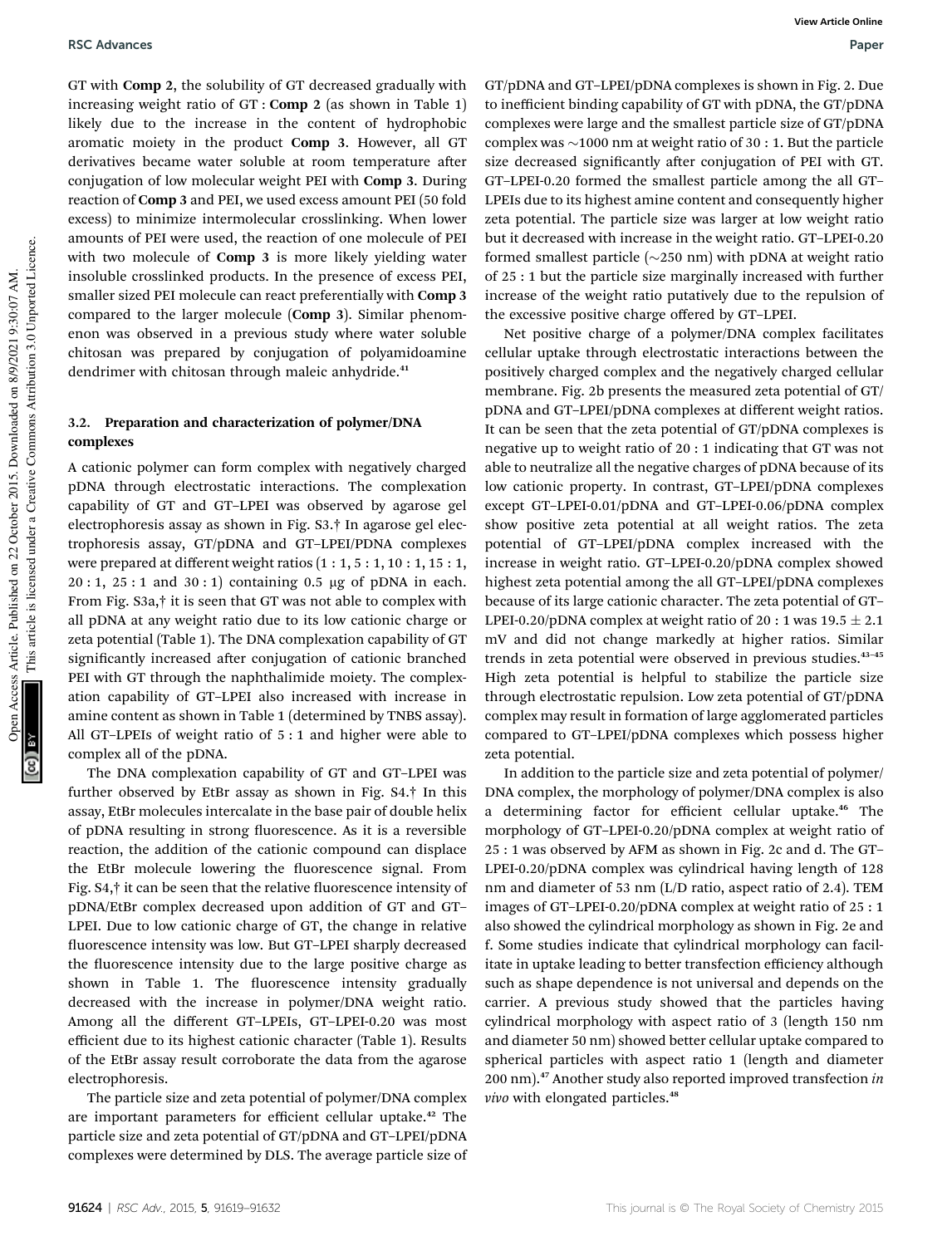

Fig. 2 (a) Average particle size and (b) zeta potential of GT/pDNA and GT-LPEIs/pDNA complexes at different weight ratios of 1 : 1, 5 : 1, 10 : 1, 15 : 1, 20 : 1, 25 : 1 and 30 : 1 determined by DLS. AFM images (c) height image and (d) 3D topography images of GT–LPEI-0.20/pDNA complex at weight ratio of 25 : 1. TEM micrographs of GT-LPEI-0.20/pDNA complex at weight ratio of 25 : 1 at low magnification (e) and high magnification (f).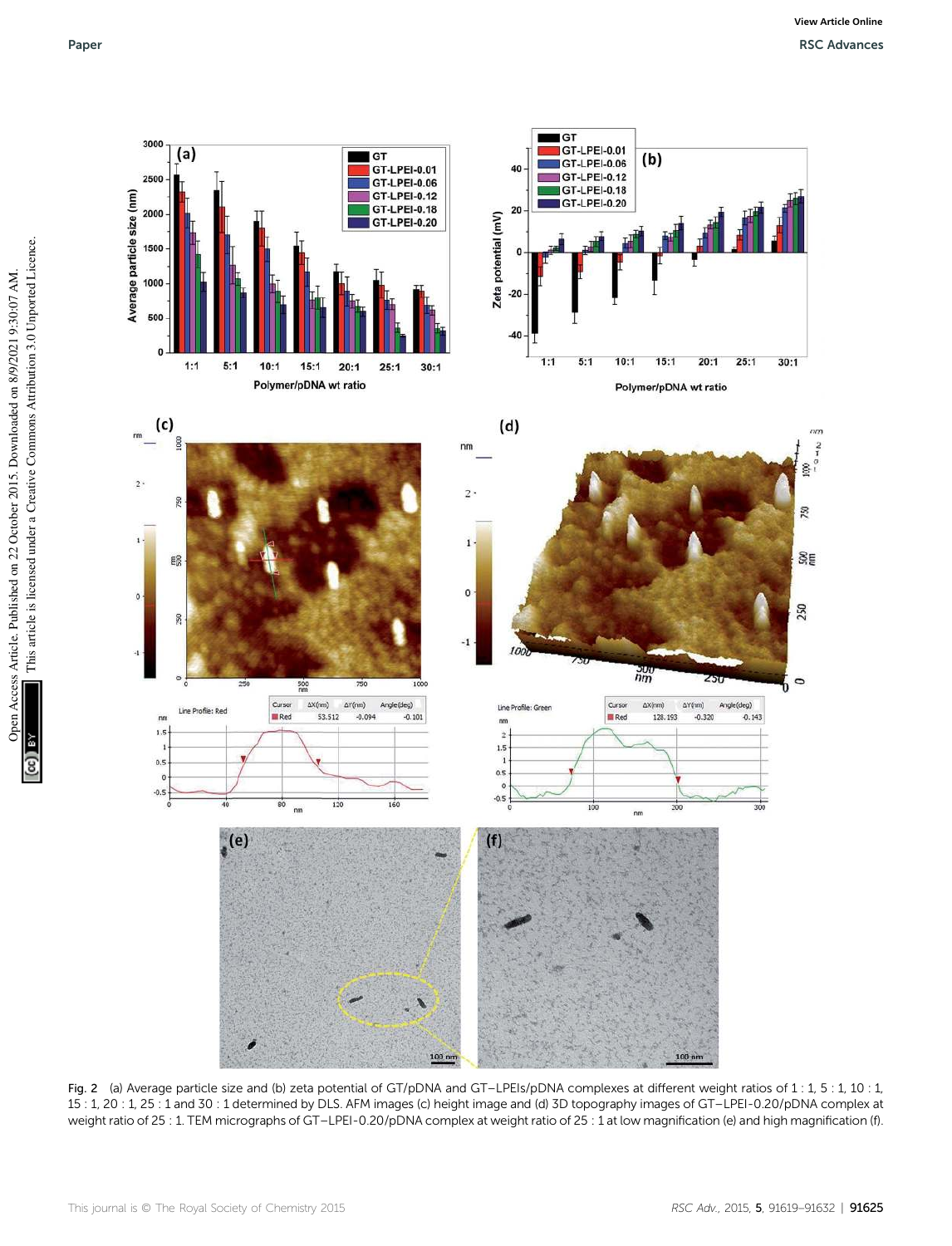## 3.3. In vitro cytotoxicity

Low toxicity along with efficient transfection efficiency of the gene carrier system is a prime requirement for gene therapy applications *in vivo*. The toxicity of the modified gelatin at different concentrations (0, 10, 20, 50, 100, 200, 300 and 500 mg  $\rm{mL^{-1}}$ ) was evaluated in HeLa cells by MTT assay as shown in Fig. S5.† Not surprisingly, GT showed no toxicity in HeLa cell even at high concentration (500  $\mu\text{g}$   $\text{mL}^{-1}$ ) as also reported previously.<sup>49</sup> However, the cell viability decreased after conjugation of PEI with GT although the toxicity of all GT–LPEIs were significantly lower compared to both high (25 kDa) and low (2 kDa) molecular weight PEI. The toxicity of all GT–LPEIs increased with increase in polymer concentration. GT–LPEI-0.20 showed higher toxicity among the all GT–LPEIs likely due to its highest cationic property. Toxicity of cationic polymers is attributed to the destabilization of the cellular membrane through electrostatic interactions between negatively charged cellular membrane and the positively charged polymer.<sup>50</sup> However, GT–LPEI-0.20 showed 50% cell viability at very high

concentration of 320  $\mu$ g mL<sup>-1</sup>, which was also significantly higher than that of both PEIs.

The cell viability of polymer/pDNA complexes at different weight ratios  $(1:1, 5:1, 10:1, 15:1, 20:1, 25:1$  and  $30:1)$ was also observed in various cells such as HeLa (Fig. S6a†), A549 (Fig. S6b†), SVEC (Fig. S6c†), MC3T3-E1 (Fig. S6d†), RAW 264.7 (Fig. S6e†) and hMSCs (Fig. S6f†). Cell viability of GT–LPEI-0.20/ pDNA complexes at all weight ratios was 80% or better in all cells. Note that viability appears significantly improved in contrast to that of the uncomplexed polycation (Fig. S5†). The zeta potential remains high for the uncomplexed polycationic carrier but it becomes lower after complexation with the negatively charged DNA through charge neutralization. Bare GT– LPEI-0.20 possesses high zeta potential value of  $67.7 \pm 3.2$  mV but the value is lower (27.4  $\pm$  2.5 mV) after complexation with pDNA at 30 : 1. Moreover, the actual concentration of polymer in polymer/pDNA complex used was less than 100  $\mu$ g mL<sup>-1</sup> of the polymer which yielded good transfection as discussed below. The toxicity of GT–LPEI-0.20/pDNA complexes increased



Fig. 3 (a) Flow cytometric analysis of GFP-expressing cells 48 h post transfection by GT/pDNA and different GT–LPEIs/pDNA complexes at different weight ratios of  $1:1$ ,  $5:1$ ,  $10:1$ ,  $15:1$ ,  $20:1$ ,  $25:1$  and  $30:1$ , PEI/pDNA complex at N/P ratio  $10$  containing  $1 \mu$ g of pDNA' in each formulation in HeLa cells, (b) comparative transfection efficiency determined by FACS analysis of GT–LPEI-0.20/pDNA complex at weight ratios 20 : 1, 25 : 1 and 30 : 1 with commercialized transfection reagents and (c) effect of serum concentration on transfection efficiency of GT–LPEI-0.20/pDNA complex at weight ratio of 25 : 1. LF 2000/pDNA and PEI (25 kDa)/pDNA complexes were used as positive controls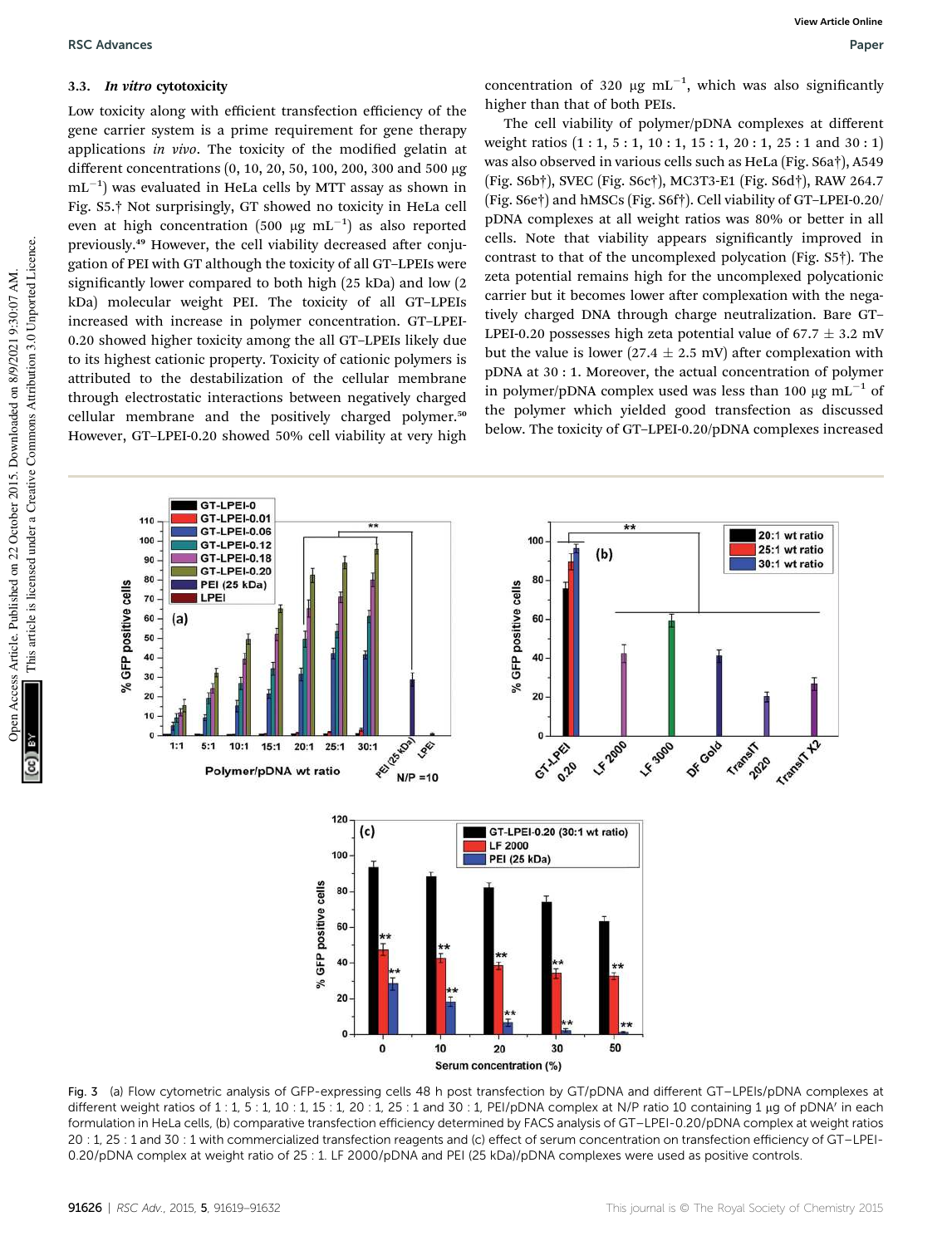slightly with the increase in the polymer/DNA weight ratio but the cell viability at the highest weight ratio (30 : 1) was higher compared to both LF 2000/pDNA and PEI (25 kDa)/pDNA complexes in all cells.

## 3.4. In vitro transfection

Transfection efficiency of GT–LPEI was optimized in HeLa cells under different conditions. Fluorescence micrographs of cells transfected by GT/pDNA and the different GT–LPEIs/pDNA complexes at weight ratios of 20 : 1, 25 : 1 and 30 : 1 are shown in Fig. S7.† GT/pDNA complexes at all weight ratios did not show any transfection likely due to inefficient binding with pDNA as reported above. Transfection efficiency of GT increased after conjugation of PEI with GT because of the increased DNA binding capacity. GT–LPEI-0.20/pDNA complexes showed the highest transfection efficiency at all weight ratios among all the GT–LPEIs

prepared because of its superior properties in terms of size, morphology and DNA binding capability, as discussed above.

The transfection efficiency of all GT–LPEIs was further quantified by FACS analysis as shown in Fig. 3. The transfection efficiency of GT significantly increased after conjugation of PEI with GT. Transfection efficiency of all GT–LPEIs increased with the increase in weight ratio. GT–LPEI-0.20 showed highest transfection efficiency and reached up to  $\sim$ 97% which was markedly higher than that of PEI (25 kDa)/pDNA complex (efficiency of only  $\sim$ 30%). The transfection efficiency of GT– LPEI-0.20/pDNA complexes at weight ratios of 20 : 1, 25 : 1 and 30 : 1 was further compared with that of different commercially available transfection reagents including LF 2000, LF 3000, DF Gold, TransIT 2020 and TransIT X2 as shown in Fig. 3b. Strikingly, it was observed that GT–LPEI-0.20 showed superior transfection efficiency at all weight ratios compared to all



Fig. 4 Representative fluorescence micrographs of different GFP transfected and nuclear stained cells by GT–LPEI-0.20/pDNA complexes at weight ratio of  $25:1$  containing 1  $\mu$ g of pDNA. The scale bar is 10 mm.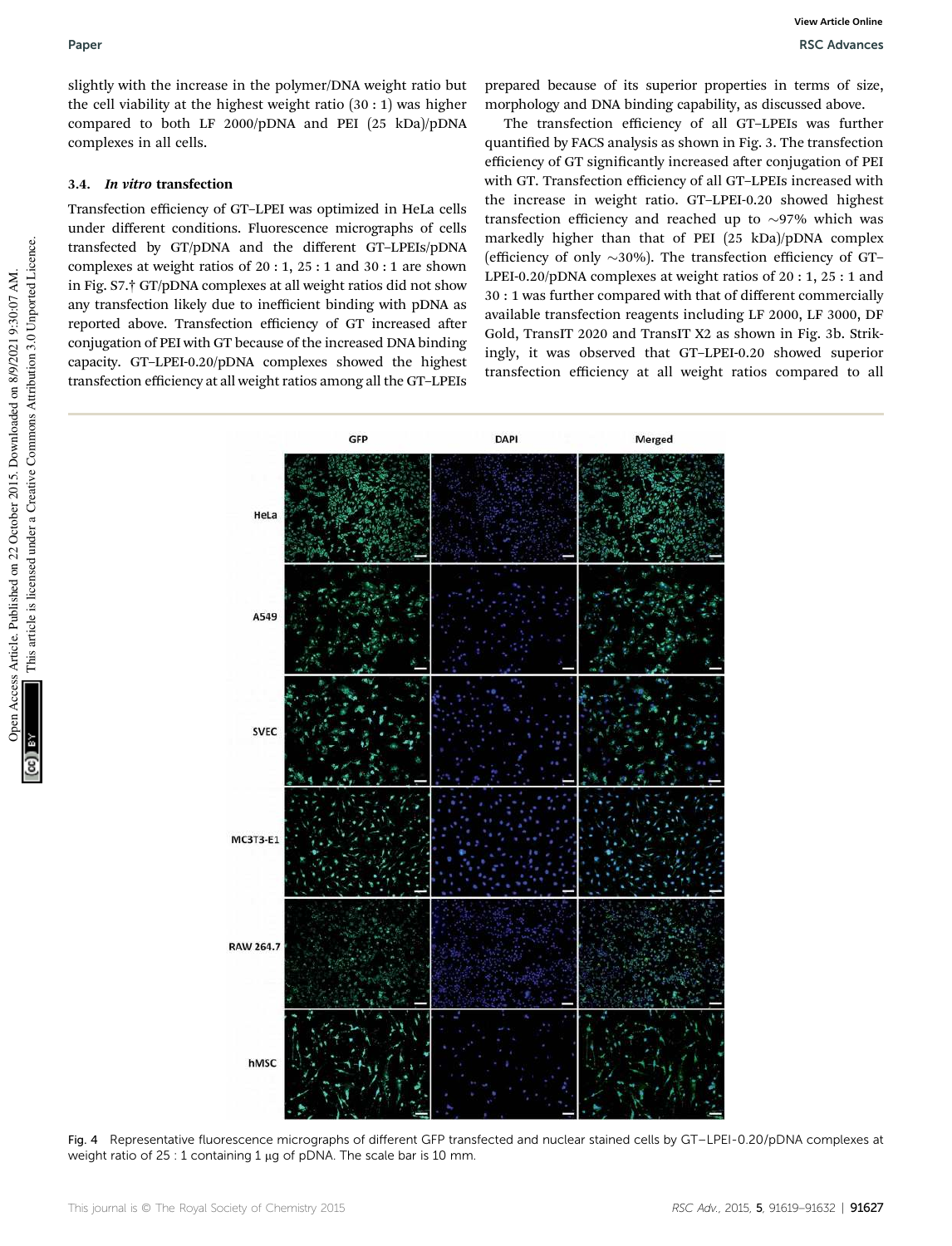commercialized transfection reagents. Among the commercialized reagents, LF 3000 showed highest transfection efficiency of  $~65\%$  which was significantly lower compared to that seen with GT–LPEI-0.20.

The transfection efficiency of gene delivery system in presence of serum proteins is critical for successful gene therapy *in vivo*. Generally, it has been found that the transfection efficiency of a polymeric gene delivery system decreases sharply in the presence of serum proteins due to unwanted interactions between the protein and the gene delivery system.<sup>51</sup> The effect of serum proteins on transfection efficiency of GT–LPEI-0.20 was assessed by varying the serum concentration from 0% to 50% as shown in Fig. 3c. The transfection efficiency of GT– LPEI-0.20/pDNA complex at weight ratio of 25 : 1 decreased with the increase in serum concentration although the efficiency was  $\sim$ 70% even at 50% serum concentration. In contrast, LF 2000 and PEI (25 kDa) yielded in only  $\sim$ 35% and <3% transfection, respectively at 50% serum concentration. It was found that the transfection efficiency marginally decreased in medium containing 10% serum compared to serum-free media. The particle size and zeta potential of GT–LPEI-0.20/ pDNA complexes at different weight ratio were also measured as shown in Fig. S8† to assess the effect of serum proteins. The particle size increased in presence of serum containing media likely due to adsorption of negatively charged serum proteins through electrostatic interactions. Similarly, the zeta potential became negative at low weight ratio but became positive beyond weight ratio of 15 : 1 possibly because of the adsorbed proteins.

It was also observed that the morphology of transfected cells was not affected after transfection using GT-LPEI-0.20/pDNA complex at weight ratio of 25 : 1 as shown in representative micrographs for HeLa cells (Fig. S9†). GT–LPEI-0.20 alone was also used as the control during transfection. It was observed that the cells remained healthy similar to the negative control indicating that the GT–LPEI carrier is not cytotoxic even when transfection was above 90%.

The transfection efficiency of GT–LPEI-0.20/pDNA complex at weight ratio of 20 : 1, 25 : 1 and 30 : 1 was further evaluated in various cells such as A549, SVEC, MC3T3-E1, RAW 264.7 and hMSCs. The fluorescence micrographs of all the transfected cells are shown in Fig. S10.† GT–LPEI-0.20/pDNA complexes at all weight ratios showed discernibly higher transfection compared to LF 2000 in all the cell lines and the primary human stem cells. To visually demonstrate the high transfection efficiency of GT–LPEI/pDNA complex, the nuclei of the all cells were stained by DAPI and overlaid as merged micrographs as shown in Fig. 4. Note that nearly all the cells in the different cell types were indeed transfected as there was good overlap between GFP expression and nuclear staining. The cells appeared healthy and well spread with no apparent signs of cytotoxicity. The transfection efficiency was further quantified by FACS analysis to validate the fluorescence and staining data. Fig. 5a shows the transfection efficiency of GT–LPEI-0.20/pDNA complex at weight ratios of  $20:1, 25:1$  and  $30:1$  quantified by FACS in the various cells. The transfection efficiency of GT– LPEI-0.20 at all weight ratios was signicantly higher compared

to that of LF 2000 and PEI (25 kDa). The exceptionally high transfection efficiency of GT–LPEI-0.20 may be attributed to its ability to large DNA binding capacity by self assembly, cylindrical morphology and the large availability of cell-adhesive peptide sequences such as RGD in the gelatin which likely augmented cellular uptake and intracellular transport.

#### 3.5. Intracellular kinetics

Intracellular uptake mechanism is another important parameter that determines gene transfection efficiency along with other parameters such as DNA complexation capability, particle size, morphology and zeta potential.<sup>52,53</sup> Clathrin, caveolae and macropinocytosis mediated endocytosis pathways are the major uptake pathways for cellular internalization of a polymer/DNA complex.<sup>54</sup> To understand the uptake mechanism, the



Fig. 5 (a) Flow cytometric analysis of GFP-expressing cells 48 h post transfection by GT/pDNA and GT–LPEI-0.20/pDNA complexes at different weight ratios of 20 : 1, 25 : 1 and 30 : 1, PEI/pDNA complex at N/P ratio 10 and LF 2000/pDNA complex containing 1  $\mu$ g of pDNA in each formulation against various cells and (b) relative transfection efficiency determined by FACS analysis of GT–LPEI-0.20/pDNA complex at the weight ratio of 25 : 1 against HeLa cell after treating with various endocytotic inhibitors for 1 h before transfection containing 1 µg of pDNA followed by further incubation for 48 h.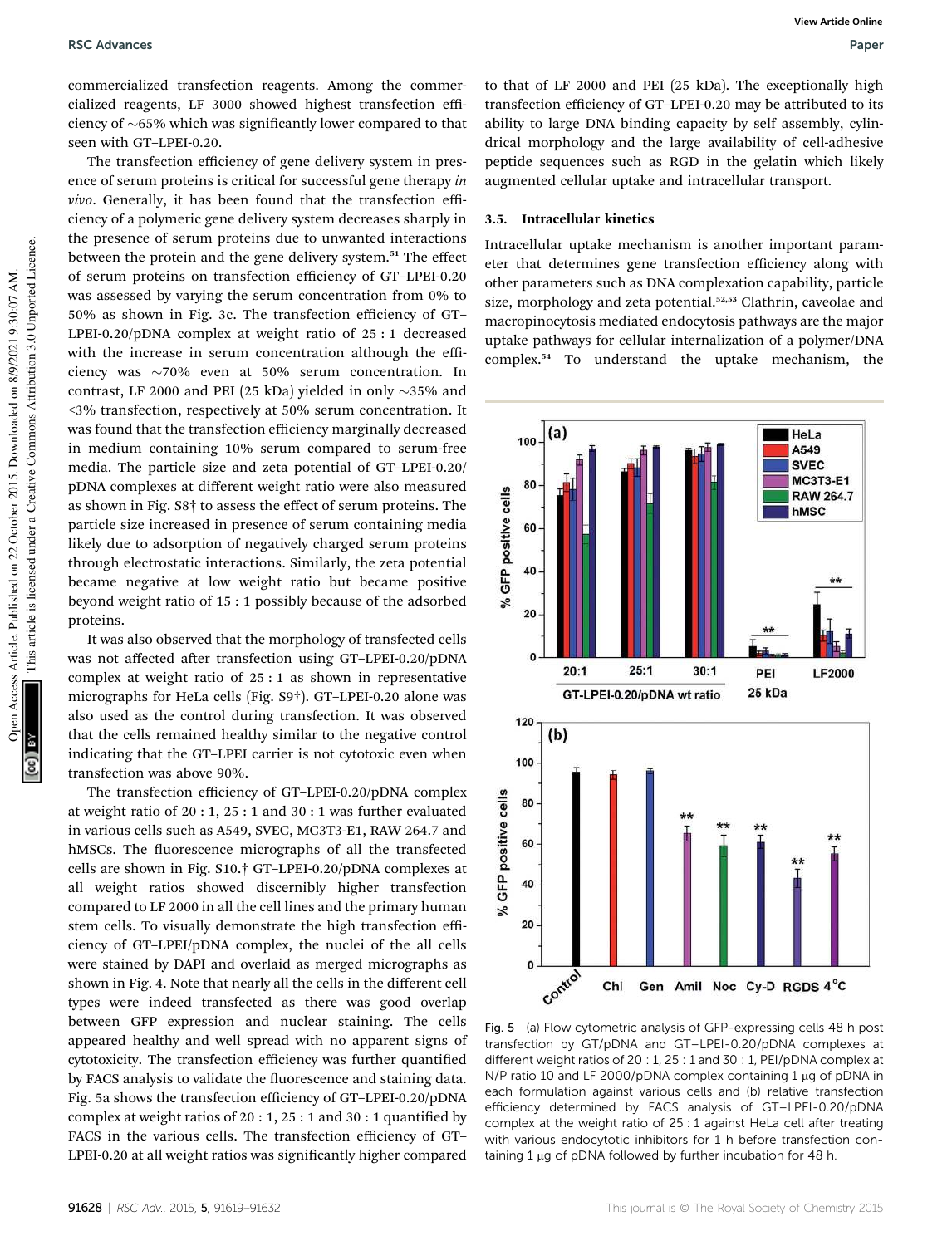transfection efficiency of GT–LPEI-0.20/pDNA complex at weight ratio of 25 : 1 was assessed in HeLa cells in the presence of different drugs, peptides and low temperature conditions such as chlorpromazine, genistein, amiloride, nocodazole, cytochalasin D, exogenous soluble RGDS peptide and  $4 \degree C$ temperature. Fig. 5b shows that low temperature signicantly decreased the transfection efficiency of GT–LPEI-0.20 indicating that the cellular uptake of GT–LPEI-0.20/pDNA complex occurred through energy dependent endocytosis pathway. The transfection efficiency was not affected by chlorpromazine and genistein demonstrating that clathrin and caveolae mediated endocytosis pathway were not involved in the cellular uptake of the GT–LPEI-0.20/pDNA complex. In contrast, amiloride significantly inhibited the transfection efficiency  $(\sim]32\%$  inhibition) indicating that macropinocytosis mediated endocytosis was the primary uptake mechanism of the GT–LPEI-0.20/pDNA complex. A previous study reported that the clathrin mediated endocytosis pathway is primarily involved for particles of size <200 nm but caveolae and macro-pinocytosis mediated endocytosis are the primary pathways for particles >200 nm.55,56 In this study, the particle size of GT–LPEI-0.20/pDNA complex was around 250 nm which are in good agreement with the previous report. Khalil *et al.*<sup>57</sup> reported that the macropinocytosis

mediated endocytosis pathway is more favorable for gene transfection efficiency than clathrin endocytosis because macropinocytosis does not involve degradative lysosome compartment during internalization.

The transgene expression is not only dependent on cellular uptake pathway but also depends on the rate of endosomal release inside the cell.<sup>58</sup> El-Sayed *et al.*<sup>59</sup> reported the effect of surface modification of nanoparticle by octaarginine (R8) and octalysine (K8) on endosomal escape rate and consequently the transfection efficiency. Both R8 and K8 modified nanoparticles entered into the cell through macropinocytosis mediated pathway but R8 modified nanoparticle showed better transfection efficiency. They explained that R8 modified nanoparticle showed higher escape rate from endosome due to the positive charge. In this report, GT–LPEI-0.20/pDNA complex with positive zeta potential at weight ratio of 25 : 1 also followed the macropinocytosis mediated endocytosis pathway. Therefore, GT–LPEI-0.20/pDNA complex might have higher endosomal escape rate resulting in high transfection efficiency. It is also observed from Fig. 5b, the transfection efficiency was also inhibited by nocodazole and cytochalasin D demonstrating that the nuclear transport of GT–LPEI-0.20/pDNA complex occurred through actin and microtubule. Previous reports suggest that



Fig. 6 CLSM images of Lysotracker colocalization assay in HeLa cells after 4 h of transfection with FITC-labelled PEI/pDNA complex at N/P ratio of 10 and GT-LPEI-0.20/pDNA complex at weight ratio of 25 : 1 containing 1 µg pDNA in each formulation. For each panel, images from left to right show stained cell nuclei (blue), FITC labelled polymer (green), Lysotracker (red) and colocalization of green and red in merged (yellow). Scale bar is  $10 \mu m$ .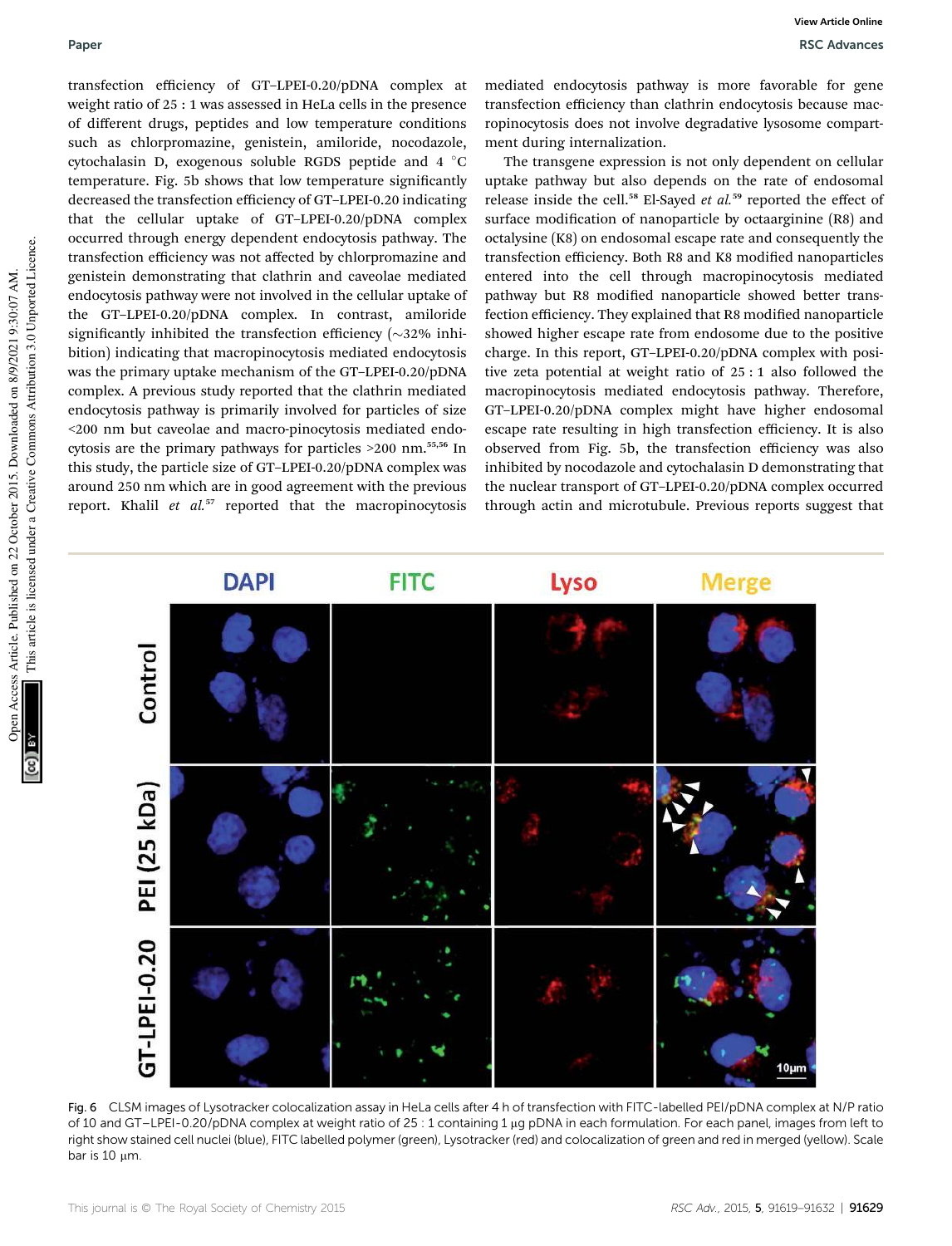### RSC Advances **RSC Advances** Paper **RSC Advances** Paper **Paper Paper Paper Paper** Paper Paper Paper Paper Paper Paper Paper Paper Paper Paper Paper Paper Paper Paper Paper Paper Paper Paper Paper Paper Paper Paper Paper Pap

the nuclear internalization of polymer/DNA through actin and microtubule enhances the transfection efficiency.<sup>60,61</sup> The transfection efficiency was also reduced by the presence of exogenous RGDS peptide indicating that integrin mediated cellular uptake is involved during uptake of the complex.

#### 3.6. Intracellular distribution and kinetics

Intracellular distribution of polymer/DNA complex after cellular uptake is an important parameter for efficient transgene expression. After cellular uptake, the polymer/DNA complex has to overcome several obstacles in the form of transport and degradative mechanisms within the cell. To understand the intracellular distribution kinetics of GT–LPEI-0.20/pDNA complex at weight ratio of 25 : 1 using Cy3 labeled pDNA, the CLSM images were captured at different cellular uptake time points (0, 0.5, 2 and 4 h) as shown in Fig. S11.† It is observed that a few complexes (red dots) entered into the cell 0.5 h post transfection and the number of red dots (complexes) increased with time. Few complexes reached the nucleus within 2 h post transfection and the number of complexes at the nucleus further increased at 4 h demonstrating rapid nuclear transport of the complexes which facilitates high transfection efficiency.

The intracellular distribution of GT–LPEI-0.20/pDNA complex at weight ratio of 25 : 1 was also compared to PEI (25 kDa)/pDNA and LF 2000/pDNA complexes as shown in Fig. S12.† pDNA alone was used as the negative control. It can be seen that few PEI (25 kDa)/pDNA complexes entered into the cell after 4 h post transfection and most of the complexes were located away from the nucleus suggesting poor intracellular transport leading to low transfection efficiency of PEI (25 kDa). In contrast, the number of complexes associated with both LF 2000/pDNA and GT–LPEI-0.20/pDNA complex was higher but GT–LPEI-0.20/pDNA complexes showed fastest transport and augmented transfection efficiency.

Cellular internalization after uptake is a major internal barrier in nonviral gene delivery systems.<sup>62</sup> It has been reported that most nonviral vectors enter cells through clathrin mediated endocytosis pathway followed by internalization in to degradative lysosomal compartment resulting in low transfection efficiency.<sup>63</sup> Lysotracker colocalization assay was performed to assess the involvement of lysosomal compartment in the uptake and intracellular transport of the GT–LPEI carrier (Fig. 6). It was observed that most of the PEI (green) colocalized with the lysosomes (red) as indicated by the arrows (yellow spots) demonstrating that PEI/pDNA complexes are entrapped in the lysosomal degradative compartment resulting in lower transfection efficiency. In contrast, the GT–LPEI-0.20/pDNA complex escaped the lysosomal compartment (minimal colocalization) that likely results in higher transfection efficiency.

#### 3.7. In vivo transfection

For clinical gene therapy application, the gene delivery system should be able to delivery therapeutic gene efficiently and safely *in vivo*. Toward development for clinical use, a preliminary experiment was performed in mice to assess the efficiency of GT–LPEI-0.20/pDNA complex injected intraperitoneally. pDNA

**View Article Online**



Fig. 7 Representative bioluminescence live animal imaging of gene expression 24 h after intraperitoneal injection of (a) luciferaseencoding pDNA only, (b) PEI (25 kDa)/pDNA complex at N/P ratio of 10 and (c) GT–LPEI-0.20/pDNA complex at weight ratio of 25 : 1 containing 40 µg pDNA in each formulation. The scale indicates surface radiance (photons per s per cm<sup>2</sup> per steradian).

alone and PEI (25 kDa)/pDNA complexes were used as the negative and positive controls, respectively. The luciferase expression was visualized 24 h post injection as shown in representative images in Fig. 7. Strong signal from the peritoneum of the animal injected with GT–LPEI-0.20/pDNA complex indicating the GT–LPEI-0.20 is able to transfect *in vivo*. In contrast, pDNA and PEI (25 kDa)/pDNA did not show any measurable gene expression also supports the *in vitro* data. Therefore, the novel GT–LPEI complex developed herein is a promising nonviral carrier for gene therapy that may be further developed for clinical use.

## 4. Conclusion

LPEI was conjugated with gelatin through naphthalimide moiety to avoid self-crosslinking of gelatin to yield GT–LPEI. The LPEI content was optimized to yield GT–LPEI-0.20 with good pDNA complexation ability. Self-assembly of GT–LPEI-0.20 with pDNA yielded cylindrical nanoparticles of  $\sim$ 250 nm in size with zeta potential of  $\sim$ 27 mV. GT-LPEI-0.20 showed exceptionally high transfection in a wide variety of mammalian cells surpassing the efficiency offered by many different commercially available transfection reagents. GT–LPEI uptake is shown to be mediated by macro-pinocytosis followed by rapid transport to the nucleus facilitated by F-actin with microtubules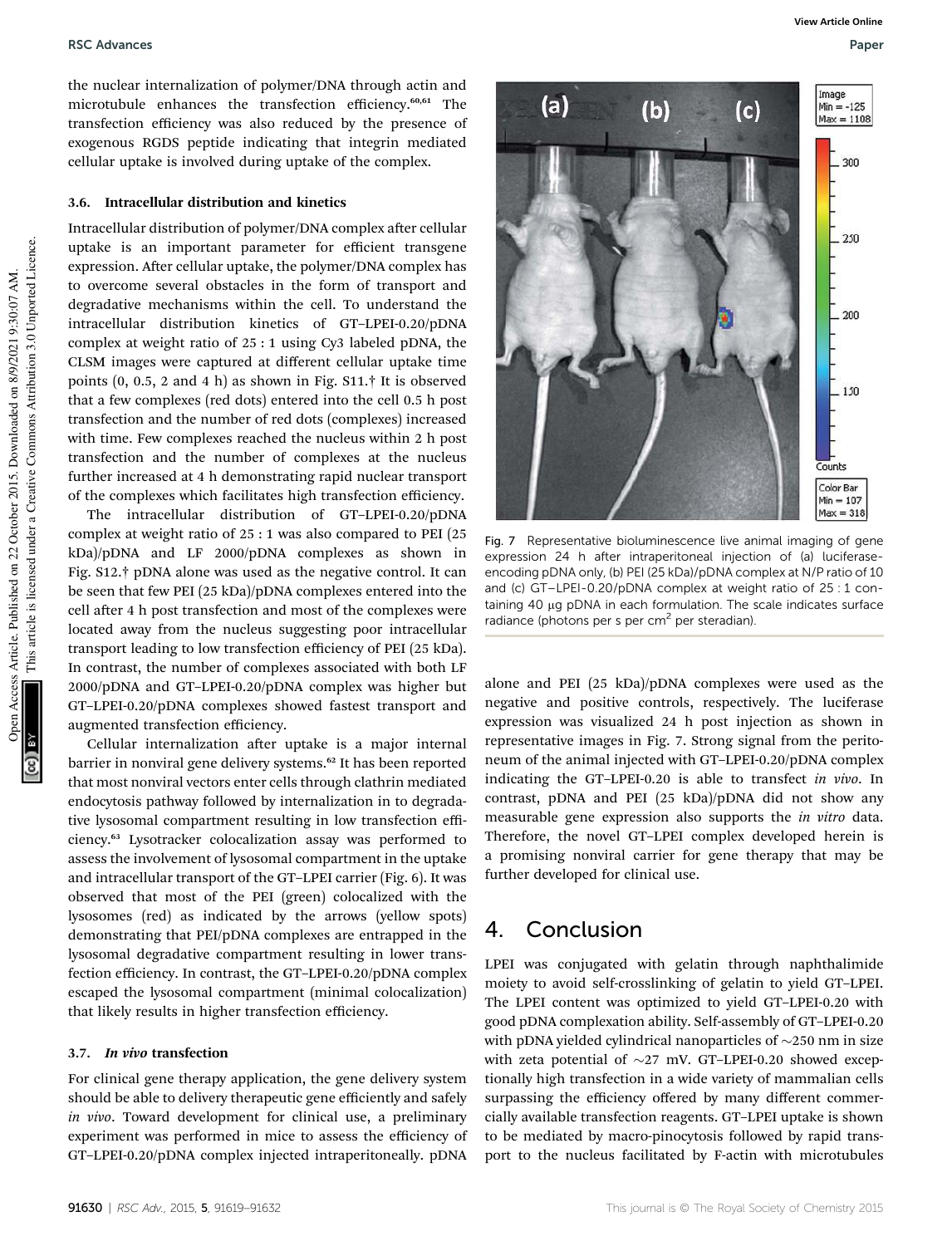without entrapment in the lysosomal compartment. The efficacy of GT–LPEI system *in vivo* was also demonstrated. Therefore, GT–LPEI is a promising nonviral carrier for gene therapy.

## Financial disclosure

Patent application has been filed.

## Acknowledgements

This work was funded by the Nanomission Program of the Department of Science and Technology (DST), India. K. S. was supported by the D. S. Kothari fellowship (BSR/EN/13-14/0005) from the University Grants Commission (UGC), India. K. C. acknowledges the Ramanujan fellowship from DST. The authors thank AFMM, the NMR Center and the Central Confocal Imaging Facility for access to equipments.

## References

- 1 H. Yin, R. L. Kanasty, A. A. Eltoukhy, A. J. Vegas, J. R. Dorkin and D. G. Anderson, *Nat. Rev. Genet.*, 2014, 15, 541–555.
- 2 D. W. Pack, A. S. Hoffman, S. Pun and P. S. Stayton, *Nat. Rev. Drug Discovery*, 2005, 4, 581–593.
- 3 M. Al-Dosari and X. Gao, *AAPS J.*, 2009, 11, 671–681.
- 4 P. P. Kundu and K. Sarkar, in *Biopolymers: Biomedical and Environmental Applications*, ed. S. Kalia and L. Avérous, John Wiley & Sons, Inc., 2011, DOI: 10.1002/ 9781118164792.ch20, pp. 575–603.
- 5 X. Guo and L. Huang, *Acc. Chem. Res.*, 2011, 45, 971–979.
- 6 K. Ewert, A. Zidovska, A. Ahmad, N. Bouxsein, H. Evans, C. McAllister, C. Samuel and C. Safinya, in *Nucleic Acid Transfection*, ed. W. Bielke and C. Erbacher, Springer, Berlin Heidelberg, 2010, vol. 296, ch. 70, pp. 191–226.
- 7 S. C. de Smedt, J. Demeester and W. E. Hennink, *Pharm. Res.*, 2000, 17, 113–126.
- 8 K. Sarkar, R. Srivastava, U. Chatterji and P. Kundu, *J. Appl. Polym. Sci.*, 2011, 121, 2239–2249.
- 9 U. Lungwitz, M. Breunig, T. Blunk and A. Göpferich, *Eur. J. Pharm. Biopharm.*, 2005, 60, 247–266.
- 10 M. Thomas and A. M. Klibanov, *Proc. Natl. Acad. Sci. U. S. A.*, 2002, 99, 14640–14645.
- 11 K. Kunath, A. von Harpe, D. Fischer, H. Petersen, U. Bickel, K. Voigt and T. Kissel, *J. Controlled Release*, 2003, 89, 113– 125.
- 12 C. H. Jones, C.-K. Chen, A. Ravikrishnan, S. Rane and B. A. Pfeifer, *Mol. Pharmaceutics*, 2013, 10, 4082–4098.
- 13 D. Lechardeur and G. L. Lukacs, *Curr. Gene Ther.*, 2002, 2, 183–194.
- 14 K. Kunath, T. Merdan, O. Hegener, H. Häberlein and T. Kissel, *J. Gene Med.*, 2003, 5, 588–599.
- 15 S. Mahor, B. C. Dash, S. O'Connor and A. Pandit, *Bioconjugate Chem.*, 2012, 23, 1138–1148.
- 16 T. Merdan, K. Kunath, H. Petersen, U. Bakowsky, K. H. Voigt, J. Kopecek and T. Kissel, *Bioconjugate Chem.*, 2005, 16, 785– 792.
- 17 V. B. Morris, C. K. S. Pillai and C. P. Sharma, *Polym. Int.*, 2011, 60, 1097–1106.
- 18 F. Kratz, *J. Controlled Release*, 2008, 132, 171–183.
- 19 M. Bachar, A. Mandelbaum, I. Portnaya, H. Perlstein, S. Even-Chen, Y. Barenholz and D. Danino, *J. Controlled Release*, 2012, 160, 164–171.
- 20 J. Kundu, Y.-I. Chung, Y. H. Kim, G. Tae and S. Kundu, *Int. J. Pharm.*, 2010, 388, 242–250.
- 21 N. Saranya, A. Moorthi, S. Saravanan, M. P. Devi and N. Selvamurugan, *Int. J. Biol. Macromol.*, 2011, 48, 234–238.
- 22 A. O. Elzoghby, W. M. Samy and N. A. Elgindy, *J. Controlled Release*, 2012, 161, 38–49.
- 23 P. Kozlov and G. Burdygina, *Polymer*, 1983, 24, 651–666.
- 24 H. Wang, O. C. Boerman, K. Sariibrahimoglu, Y. Li, J. A. Jansen and S. C. Leeuwenburgh, *Biomaterials*, 2012, 33, 8695–8703.
- 25 M. Nahar, D. Mishra, V. Dubey and N. K. Jain, *Nanomedicine: Nanotechnology, Biology and Medicine*, 2008, 4, 252–261.
- 26 E. Leo, M. A. Vandelli, R. Cameroni and F. Forni, *Int. J. Pharm.*, 1997, 155, 75–82.
- 27 Y.-Z. Zhao, X. Li, C.-T. Lu, Y.-Y. Xu, H.-F. Lv, D.-D. Dai, L. Zhang, C.-Z. Sun, W. Yang and X.-K. Li, *Acta Diabetol.*, 2012, 49, 315–325.
- 28 R. Kumar, R. C. Nagarwal, M. Dhanawat and J. K. Pandit, *J. Biomed. Nanotechnol.*, 2011, 7, 325–333.
- 29 S. K. Jain, Y. Gupta, A. Jain, A. R. Saxena, P. Khare and A. Jain, *Nanomedicine: Nanotechnology, Biology and Medicine*, 2008, 4, 41–48.
- 30 G. Kaul and M. Amiji, *J. Pharm. Sci.*, 2005, 94, 184–198.
- 31 M. D. Bhavsar and M. M. Amiji, *AAPS PharmSciTech*, 2008, 9, 288–294.
- 32 M. Bhavsar and M. Amiji, *Gene Ther.*, 2008, 15, 1200–1209.
- 33 G. K. Zorzi, J. E. Párraga, B. Seijo and A. Sánchez, *Macromol. Biosci.*, 2011, 11, 905–913.
- 34 X.-H. Tian, Z.-G. Wang, H. Meng, Y.-H. Wang, W. Feng, F. Wei, Z.-C. Huang, X.-N. Lin and L. Ren, *Int. J. Nanomed.*, 2013, 8, 865.
- 35 K. Sarkar, M. Debnath and P. Kundu, *Carbohydr. Polym.*, 2013, 92, 2048–2057.
- 36 C. N. Grover, J. H. Gwynne, N. Pugh, S. Hamaia, R. W. Farndale, S. M. Best and R. E. Cameron, *Acta Biomater.*, 2012, 8, 3080–3090.
- 37 K. Sarkar, A. Chatterjee, G. Chakraborti and P. P. Kundu, *Carbohydr. Polym.*, 2013, 98, 596–606.
- 38 K. Sarkar, S. L. Banerjee, P. P. Kundu, G. Madras and K. Chatterjee, *J. Mater. Chem. B*, 2015, 3, 5266–5276.
- 39 Q. Hu, J. Wang, J. Shen, M. Liu, X. Jin, G. Tang and P. K. Chu, *Biomaterials*, 2012, 33, 1135–1145.
- 40 X. Hu, D. Li, F. Zhou and C. Gao, *Acta Biomater.*, 2011, 7, 1618–1626.
- 41 K. Sarkar and P. P. Kundu, *Int. J. Biol. Macromol.*, 2012, 51, 859–867.
- 42 R. I. Mahato and S. W. Kim, *Pharmaceutical Perspectives of Nucleic Acid-Based Therapy*, CRC Press, 2003.
- 43 K. Sarkar and P. Kundu, *Carbohydr. Polym.*, 2013, 98, 495– 504.